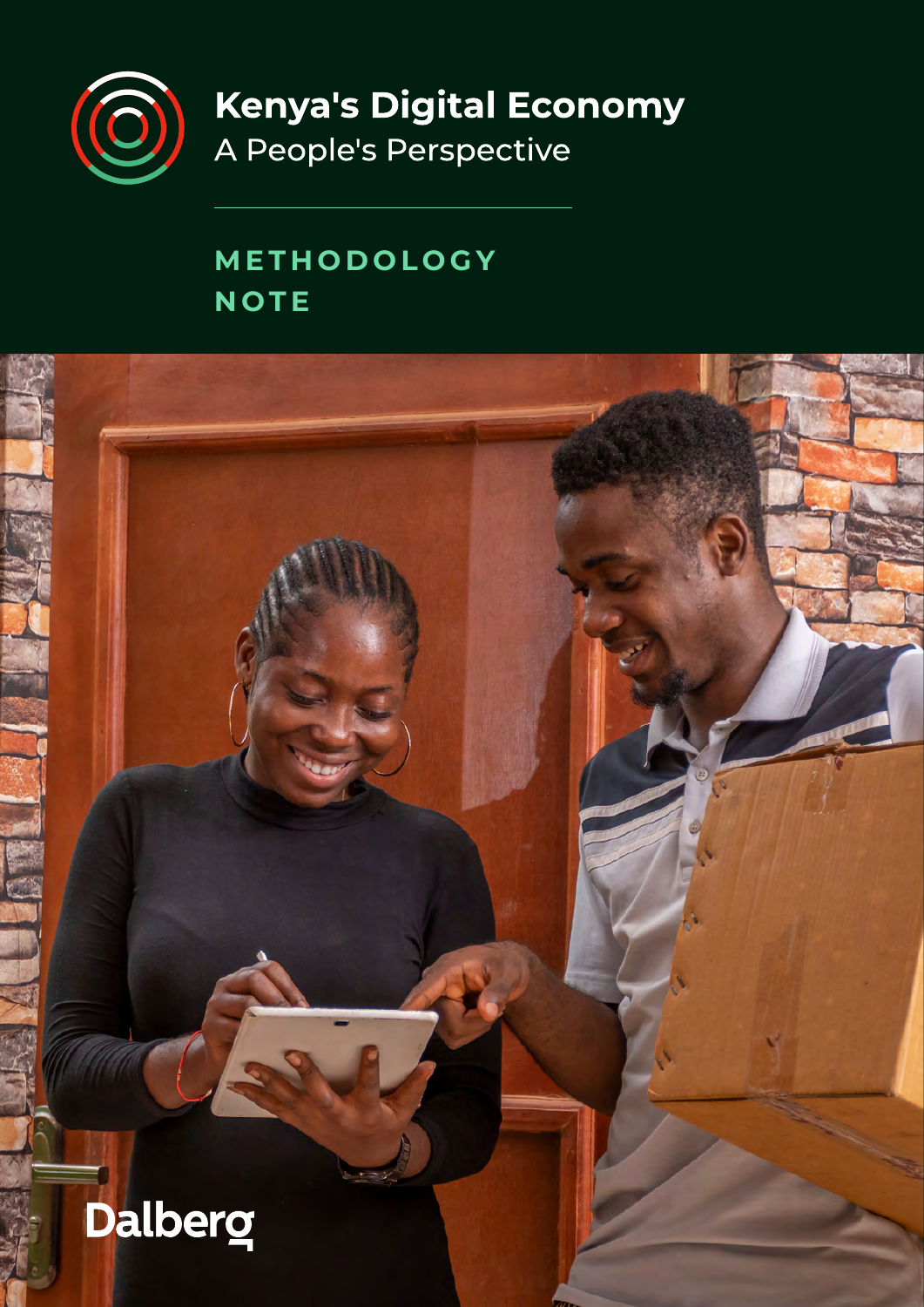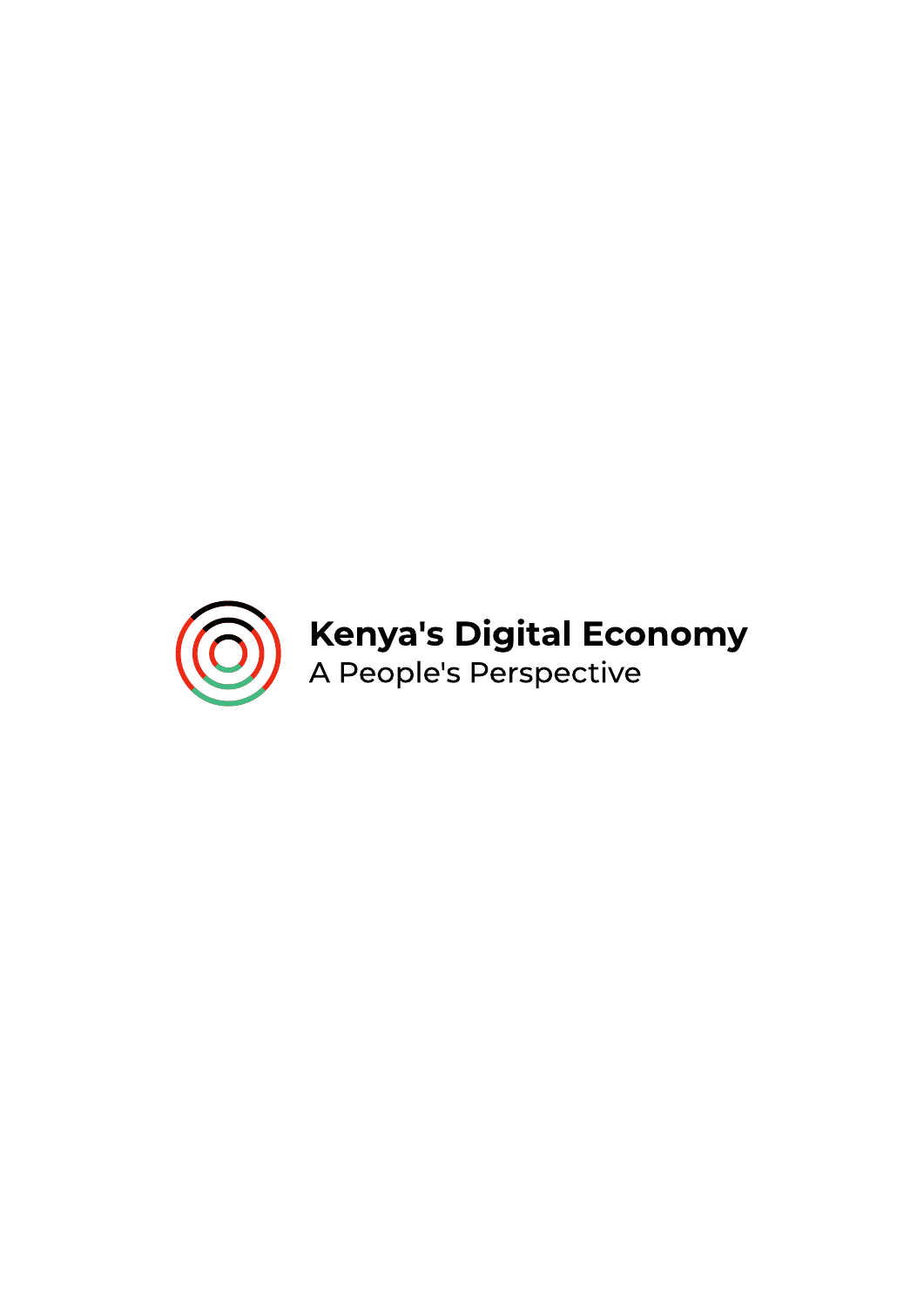## **SAMPLING METHODOLOGY FOR THE KENYA'S DIGITAL ECONOMY: A PEOPLE'S PERSPECTIVE SURVEY**

## **1. IN-DEPTH SURVEY**

The aim of the Kenya's Digital Economy: A People's Perspective study was to understand the level of digital access, usage, and sentiments across digital services in the various counties and population segments in the country, as experienced by its residents. To achieve this, we needed to undertake a nationally representative survey of persons aged 15 years or more, who constituted the eligible population for the research at the household level.

The survey was CAPI-based and targeted a total of 2,431 respondents, out of which 2,360 cases were to be selected randomly, and 71 cases selected purposively. Purposive selection was included to ensure adequate representation of all age groups targeted in the survey. We assumed a 95% confidence level and a margin of error of +5% for the 2,360 cases for random selection.

The sampling protocol in the survey was as follows:

#### **Identification of the Target Primary Sampling Units (PSUs) and Enumeration Areas (EAs)**

We used proportionate sample distribution to determine the number of interviews to administer across the survey points, based on the 2019 Kenya National Bureau of Statistics (KNBS) population census as the sample frame. In the sample frame, the population data was organized by the local administrative units in Kenya, from the largest to the smallest, i.e., County → Sub County → Ward → Location → Sub Location, and disaggregated by a number of variables, including location (rural/urban), gender, and age.

We used counties as the primary sampling units (PSUs), and sub locations<sup>1</sup> as the enumeration areas (EAs) in the survey. All the 47 counties in Kenya were surveyed.

To determine the number of EAs to target in the survey, we opted to target 20 households per enumeration area so that overall, we targeted 118 EAs i.e., 2,360/20. Our choice for 20 cases per EA was informed by the need to balance the overall geographical spread of the survey respondents and the related overall travel cost in the survey. Generally, the lower the number of respondents per EA, the higher the travel cost, and vice versa. We used proportionate sample allocation to distribute the 118 EAs across the 47 PSUs, observing the prevailing national population ratio for the rural/ urban split. PSUs with higher populations had more EAs than those with lower populations. Further, we considered and utilized in the survey the national gender (male/female), and age ratios as computed from the sample frame above. The applicable age ratio was for the eligible population only, which was banded into 3, i.e., 15 – 34 years, 35 – 54 years, and 55 years and above.

Specifically, we used the following national ratios for the location, gender and age splits during sampling in the survey:

#### **Location:** 69% rural and 31% urban

**Gender:** 50% male and 50% female. The exact national population gender ratio for the eligible population was 48.98% male and 51.02% female.

**Age:** 59% for the 15 – 34 years band, 28% for the 35 – 54 years band, and 13% for the 55 years and above band.

<sup>1</sup> Sub location: the smallest local administrative unit in Kenya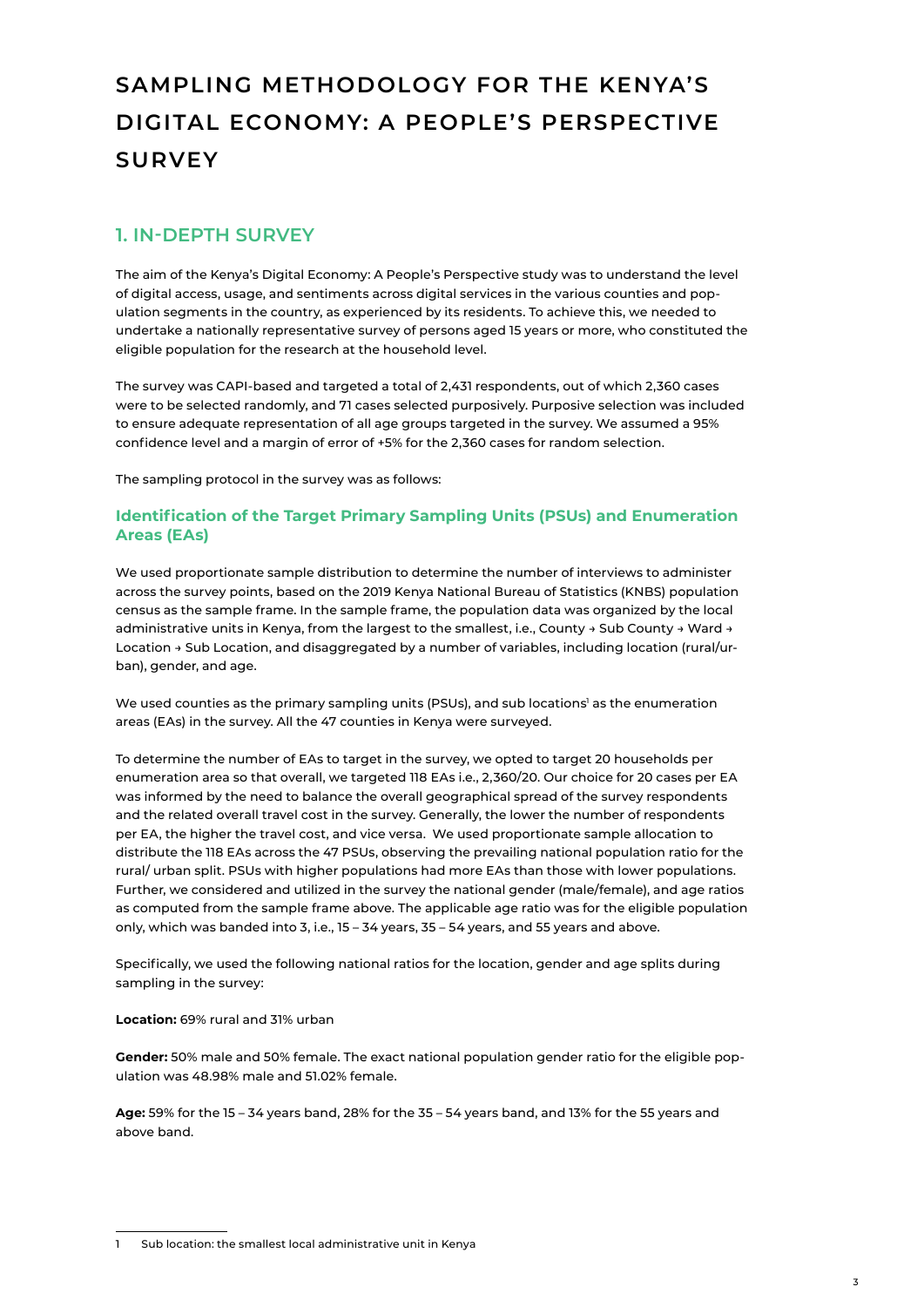The final target sample distribution in the survey was as summarized in Table 1 below:

#### **Table 1: Targeted sample distribution by age-band and respondent selection approach, per county**

|                |                 | Age (in years)    |        |                         |                     |                 |       |  |  |
|----------------|-----------------|-------------------|--------|-------------------------|---------------------|-----------------|-------|--|--|
| <b>COUNTY</b>  |                 | $15 - 34$         | 35-54  |                         | $55+$               |                 |       |  |  |
|                |                 |                   | Random |                         | Purposive           | Total           | Total |  |  |
| $\mathbf{1}$   | Mombasa         | 35                | 17     | 8                       | $\overline{2}$      | 10              | 62    |  |  |
| $\overline{2}$ | Kwale           | 24                | 11     | 5                       | $\mathbf{I}$        | $\mathsf 6$     | 41    |  |  |
| 3              | Kilifi          | 47                | 22     | 11                      | $\overline{2}$      | 13              | 82    |  |  |
| 4              | Tanariver       | 12                | 5      | $\mathbf 3$             | $\mathbf{I}$        | 4               | 21    |  |  |
| 5              | Lamu            | 12                | 5      | $\mathbf 3$             | $\mathsf{O}\xspace$ | 3               | 20    |  |  |
| 6              | Taita/Taveta    | 12                | 5      | $\overline{3}$          | $\mathbf{I}$        | 4               | 21    |  |  |
| 7              | Garissa         | 24                | 11     | 5                       | $\mathbf{I}$        | 6               | 41    |  |  |
| 8              | Wajir           | 24                | 11     | 5                       | $\mathbf{I}$        | 6               | 41    |  |  |
| 9              | Mandera         | 24                | 11     | $\mathsf S$             | $\mathbf{I}$        | 6               | 41    |  |  |
| 10             | Marsabit        | 11                | 6      | $\mathsf 3$             | $\mathbf 1$         | 4               | 21    |  |  |
| 11             | Isiolo          | 11                | 6      | $\overline{3}$          | $\mathbf{I}$        | 4               | 21    |  |  |
| 12             | Meru            | 46                | 23     | 11                      | $\overline{2}$      | 13              | 82    |  |  |
| 13             | Tharaka-Nithi   | 11                | 6      | $\mathbf 3$             | 1                   | 4               | 21    |  |  |
| 14             | Embu            | 11                | 6      | $\mathsf 3$             | 1                   | 4               | 21    |  |  |
| 15             | Kitui           | 35                | 17     | 8                       | $\overline{2}$      | 10              | 62    |  |  |
| 16             | Machakos        | 35                | 17     | 8                       | $\mathbf 2$         | 10              | 62    |  |  |
| 17             | Makueni         | 24                | 11     | 5                       | $\mathbf{I}$        | 6               | 41    |  |  |
| 18             | Nyandarua       | 24                | 11     | 5                       | 1                   | 6               | 41    |  |  |
| 19             | Nyeri           | 24                | 11     | $\mathsf S$             | $\mathbf{1}$        | $\mathsf 6$     | 41    |  |  |
| 20             | Kirinyaga       | 24                | 11     | 5                       | $\mathbf{I}$        | 6               | 41    |  |  |
| 21             | Murang'a        | 35                | 17     | 8                       | $\overline{2}$      | 10              | 62    |  |  |
| 22             | Kiambu          | 71                | 33     | 16                      | 4                   | 20              | 124   |  |  |
| 23             | Turkana         | 24                | 11     | $\mathsf S$             | 1                   | 6               | 41    |  |  |
| 24             | Westpokot       | 24                | 11     | 5                       | $\mathbf{1}$        | 6               | 41    |  |  |
| 25             | Samburu         | 12                | 5      | $\mathsf 3$             | 1                   | 4               | 21    |  |  |
| 26             | Transnzoia      | 24                | 11     | $\mathsf S$             | 1                   | 6               | 41    |  |  |
| 27             | Uasingishu      | 35                | 17     | 8                       | $\overline{2}$      | 10              | 62    |  |  |
| 28             | Elgeyo/Marakwet | 11                | 6      | $\overline{3}$          | 1                   | 4               | 21    |  |  |
| 29             | Nandi           | 24                | 11     | $\mathsf S$             | $\mathbf{1}$        | 6               | 41    |  |  |
| 30             | Baringo         | 24                | 11     | 5                       | $\mathbf 1$         | 6               | 41    |  |  |
| 31             | Laikipia        | $12 \overline{ }$ | 5      | $\overline{\mathbf{3}}$ | $\mathbf 1$         | $\overline{4}$  | 21    |  |  |
| 32             | Nakuru          | 59                | 28     | 13                      | $\overline{3}$      | 16              | 103   |  |  |
| 33             | Narok           | 36                | $16\,$ | 8                       | $\mathbf 1$         | 9               | 61    |  |  |
| 34             | Kajiado         | 35                | 17     | 8                       | $\overline{2}$      | $10\,$          | 62    |  |  |
| 35             | Kericho         | 24                | 11     | 5                       | $\mathbf 1$         | 6               | 41    |  |  |
| 36             | Bomet           | 24                | 11     | 5                       | $\mathbf 1$         | 6               | 41    |  |  |
| 37             | Kakamega        | 59                | 28     | 13                      | $\overline{3}$      | 16              | 103   |  |  |
| 38             | Vihiga          | 12                | 5      | $\overline{\mathbf{3}}$ | $\mathbf 1$         | $\overline{4}$  | 21    |  |  |
| 39             | Bungoma         | 47                | 22     | 11                      | $\overline{2}$      | 13              | 82    |  |  |
| 40             | Busia           | 24                | 11     | 5                       | $\mathbf 1$         | $\mathsf 6$     | 41    |  |  |
| 41             | Siaya           | 24                | 11     | 5                       | $\mathbf 1$         | 6               | 41    |  |  |
| 42             | Kisumu          | 36                | 16     | 8                       | $\overline{2}$      | 10 <sup>°</sup> | 62    |  |  |
| 43             | Homabay         | 36                | 16     | 8                       | $\mathbf{2}$        | $10\,$          | 62    |  |  |
| 44             | Migori          | 36                | 16     | 8                       | $\mathbf{1}$        | 9               | 61    |  |  |
| 45             | Kisii           | 36                | 16     | 8                       | $\overline{2}$      | $10\,$          | 62    |  |  |
| 46             | Nyamira         | 12                | 5      | $\overline{3}$          | $\mathbf{1}$        | $\overline{4}$  | 21    |  |  |
| 47             | Nairobicity     | 130               | 60     | 30                      | $\sqrt{7}$          | 37              | 227   |  |  |
| Total          |                 | 1,396             | 650    | 314                     | 71                  | 385             | 2,431 |  |  |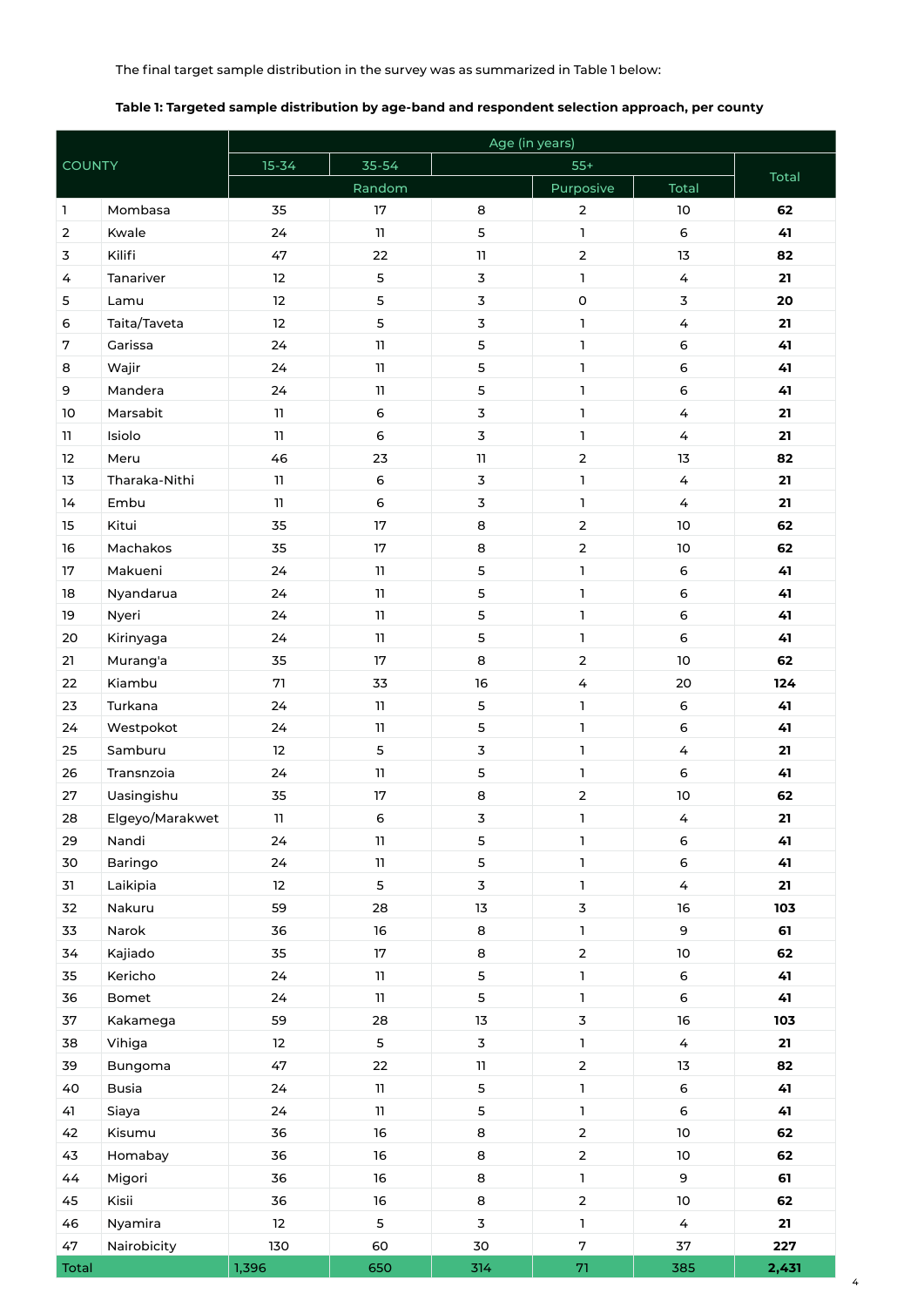#### **Identification of the Target Households**

We used systematic random walk approach and observed the left-hand rule, to identify our target households at the EA level. The skipping interval for the random walk per EA was computed by the team leaders, based on the relation:

#### **k = N/n**

Where: **N** = estimated total number of households in the EA as provided by the relevant local administration officials

- **n** = the targeted number of households per EA (i.e., 20, as indicated above)
	- **k** = the sampling/skipping interval

#### **Household substitution**

We allowed for household substitution in several scenarios, including when:

The target household respondent refused to be interviewed either at the beginning or mid-ways through the interview

- i. The target household respondent was not reachable even after two call backs
- ii. The household contact person barred the enumerators from reaching the targeted household respondent
- iii. There was no one in the household even after two call backs
- iv. The household became hostile to the enumerators
- v. The target household respondent was too sick/indisposed to effectively participate in the survey
- vi. There was language barrier between the household respondent and the enumerators
- vii. The survey team's visit to the household coincided with other household-level ceremonies or functions that are generally considered incompatible with interviews, e.g., burial events, death of a household member, etc.

Because of the proportionate sample allocation by age at the EA level, the survey target for persons aged 55 + years was only 13%. Due to the low percentage share for the group, we opted to mitigate for any likely non-response in the group, by providing for a booster sample of 71 cases nationally. This raised the overall age group target from 314 to 385 respondents. As with the EAs above, the booster sample was proportionately distributed across the 47 PSUs, by rural/urban split. The booster cases were identified purposively at the EA level, depending on whether there was anyone aged 55+ years in the household or not. The results from the booster sample were to provide further insights about the survey respondents aged 55 years and above, especially in cases where the relevant numbers for the randomly identified cases in the group were too low to provide any generalizable information about the group. Because of the purposive selection, data from the booster sample were not used to generalize on any survey parameter for those aged 55 years and above, but rather to give the perspectives of those who were interviewed only. For generalizable results, the respondents should be selected randomly.

#### **Identification of the Target Household Respondents**

We used the last birthday<sup>2</sup> approach to randomly identify the target household respondents in the survey. However, for the booster sample, we used age as the main criteria for selection. We did not undertake household respondent substitution in the survey.

#### **Survey Output**

Overall, we had a 101% achievement in the survey.

Of the 2,360 cases targeted under random selection, we successfully interviewed 2,377 respondents. We achieved a total of 79 out of the 71 cases that were to be selected purposively. The overall field achievement was 2,456 out of the targeted 2,431.

In terms of age-bands, we surpassed the targets for the 15-34 years (109%) and 35-54 years (113%) categories. However, for the 55+ years category, we only managed a 39% achievement for the randomly selected cases, and 111% for the purposively selected cases. The overall output for the 55 years and above age-band was 52%.

Table 2 below provides a summary of the survey achievement.

Last birthday approach: The target household-level respondent is the household member whose last birthday is closest to the date of visit to the household by the survey team. In case of twins, etc. the member born/delivered last would be the desired respondent.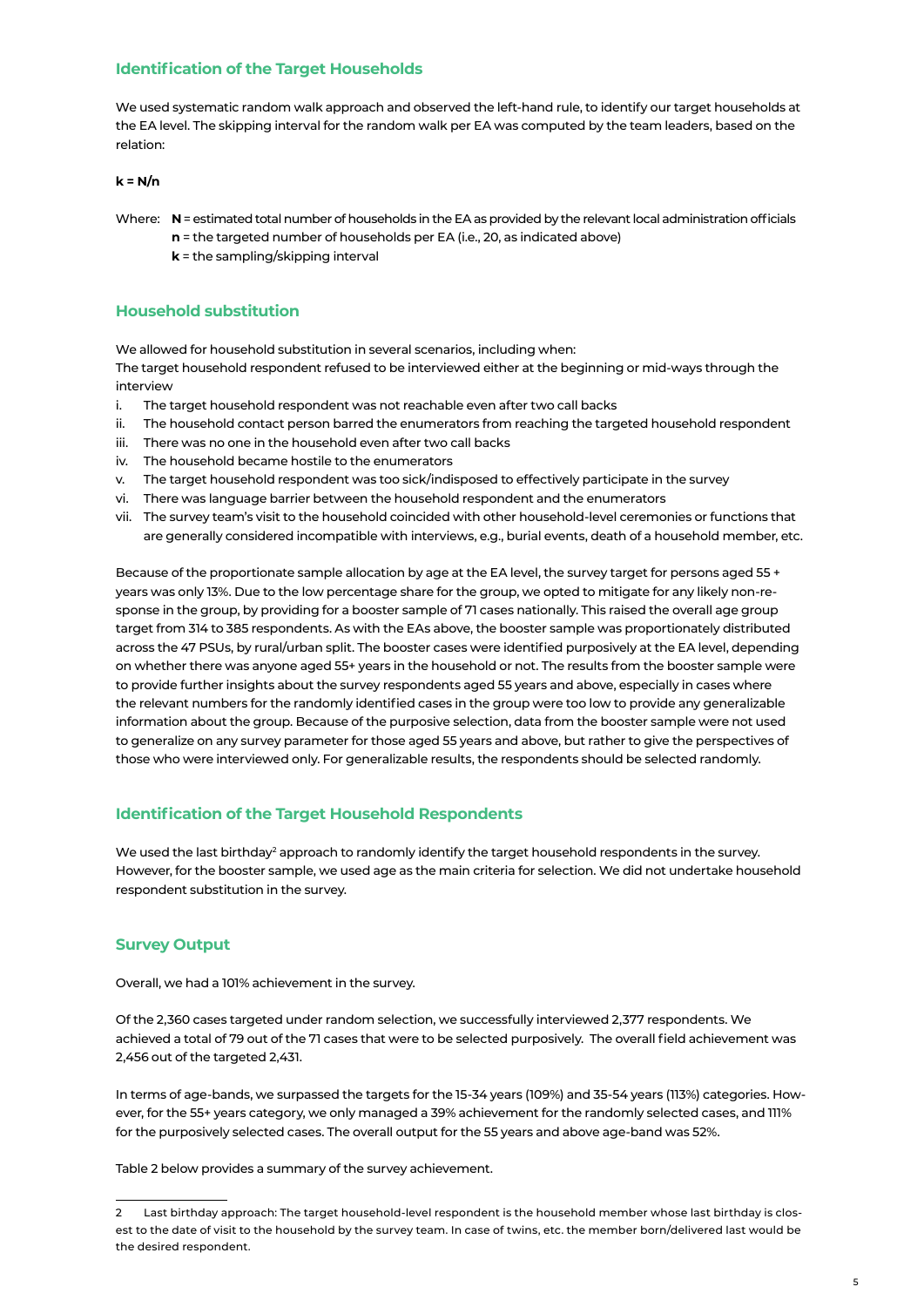#### **Table 2: Survey output by age-band and respondent selection approach, per county**

|                        |                  | Age (in years) |                   |          |                   |               |                |                            |                |          |          |                  |
|------------------------|------------------|----------------|-------------------|----------|-------------------|---------------|----------------|----------------------------|----------------|----------|----------|------------------|
|                        | <b>COUNTY</b>    |                | $15 - 34$         |          | 35-54             |               | $55+$          |                            |                |          | Total    |                  |
|                        |                  |                |                   | Random   |                   |               |                | Purposive                  |                |          |          | ment<br>Percent- |
|                        |                  | Targeted       | Achieved          | Targeted | Achieved          | Targeted      | Achieved<br>1  | Targeted<br>$\overline{2}$ | Achieved<br>3  | Targeted | Achieved | age              |
| Т.<br>2                | Mombasa<br>Kwale | 35<br>24       | 39<br>26          | 17<br>11 | 20<br>14          | 8<br>5        | 1              | 1                          | $\overline{2}$ | 62<br>41 | 63<br>43 | 102%<br>105%     |
| 3                      | Kilifi           | 47             | 53                | 22       | 23                | 11            | 4              | $\overline{2}$             | 4              | 82       | 84       | 102%             |
| 4                      | Tanariver        | 12             | 14                | 5        | 9                 | 3             | 0              | <b>L</b>                   | 1.             | 21       | 24       | 114%             |
| 5                      | Lamu             | 12             | 11                | 5        | 6                 | 3             | $\overline{2}$ | $\mathsf O$                | $\overline{2}$ | 20       | 21       | 105%             |
| 6                      | Taita/Taveta     | 12             | 13                | 5        | 6                 | 3             | 1              | $\mathbf{1}$               | 1              | 21       | 21       | 100%             |
| 7                      | Garissa          | 24             | 16                | 11       | 19                | 5             | 5              | $\mathbf{1}$               | L              | 41       | 41       | 100%             |
| 8                      | Wajir            | 24             | 11                | 11       | 28                | 5             | 5              | $\mathbf{1}$               | $\mathbf{I}$   | 41       | 45       | 110%             |
| 9                      | Mandera          | 24             | 15                | 11       | 24                | 5             | 3              | 1                          | 1              | 41       | 43       | 105%             |
| 10                     | Marsabit         | 11             | $12 \overline{ }$ | 6        | 8                 | 3             | o              | $\mathbf{1}$               | $\mathbf{1}$   | 21       | 21       | 100%             |
| 11.                    | Isiolo           | $\mathbf{11}$  | 12                | 6        | 5                 | 3             | 3              | $\mathbf{1}$               | 1              | 21       | 21       | 100%             |
| 12                     | Meru             | 46             | 55                | 23       | 21                | 11            | 5              | $\overline{2}$             | 2              | 82       | 83       | 101%             |
| 13                     | Tharaka-Nithi    | 11             | 13                | 6        | 7                 | 3             | 0              | $\mathbf{1}$               | $\mathbf{1}$   | 21       | 21       | 100%             |
| 14                     | Embu             | 11             | 18                | 6        | $\overline{2}$    | 3             | 0              | <b>L</b>                   | 1              | 21       | 21       | 100%             |
| 15                     | Kitui            | 35             | 37                | 17       | 24                | 8             | 0              | $\overline{2}$             | $\overline{2}$ | 62       | 63       | 102%             |
| 16                     | Machakos         | 35             | 31                | 17       | 25                | 8             | 4              | $\overline{2}$             | 3              | 62       | 63       | 102%             |
| 17                     | Makueni          | 24             | 29                | 11       | 11                | 5             | 0              | $\mathbf{1}$               | $\mathbf{1}$   | 41       | 41       | 100%             |
| 18                     | Nyandarua        | 24             | 21                | 11       | 12                | 5             | 7              | $\mathbf{1}$               | $\mathbf{1}$   | 41       | 41       | 100%             |
| 19                     | Nyeri            | 24             | 23                | 11       | 10                | 5             | 7              | 1                          | 1              | 41       | 41       | 100%             |
| 20                     | Kirinyaga        | 24             | 27                | 11       | 13                | 5             | $\mathsf O$    | 1                          | $\mathbf{1}$   | 41       | 41       | 100%             |
| 21                     | Murang'a         | 35             | 28                | 17       | 24                | 8             | 8              | $\overline{2}$             | $\overline{2}$ | 62       | 62       | 100%             |
| 22                     | Kiambu           | 71             | 75                | 33       | 33                | 16            | 13             | 4                          | 4              | 124      | 125      | 101%             |
| 23                     | Turkana          | 24             | 30                | 11       | 7                 | 5             | 3              | $\mathbf{1}$               | $\mathbf{1}$   | 41       | 41       | 100%             |
| 24                     | Westpokot        | 24             | 28                | 11       | $12 \overline{ }$ | 5             | $\mathsf O$    | 1                          | 1.             | 41       | 41       | 100%             |
| 25                     | Samburu          | 12             | 14                | 5        | 4                 | 3             | $\overline{2}$ | <b>L</b>                   | $\mathsf O$    | 21       | 20       | 95%              |
| 26                     | Transnzoia       | 24             | 24                | 11       | 14                | 5             | 2              | <b>L</b>                   | 1.             | 41       | 41       | 100%             |
| 27                     | Uasingishu       | 35             | 48                | 17       | 11                | 8             | 1              | $\overline{2}$             | 2              | 62       | 62       | 100%             |
| 28                     | Elgeyo/Marakwet  | 11             | 15                | 6        | 4                 | 3             | 1              | L                          | $\mathbf{1}$   | 21       | 21       | 100%             |
| 29                     | Nandi            | 24             | 29                | 11       | 10                | 5             | 1              | $\mathbf{1}$               | 1              | 41       | 41       | 100%             |
| 30                     | Baringo          | 24             | 25                | 11       | 13                | 5             | 3              | $\mathbf{1}$               | 1              | 41       | 42       | 102%             |
| 31                     | Laikipia         | 12             | 12                | 5        | 7                 | 3             | 1              | $\mathbf{1}$               | 1              | 21       | 21       | 100%             |
| 32                     | Nakuru           | 59             | 61                | 28       | 40                | 13            | O              | $\overline{3}$             | 3              | 103      | 104      | 101%             |
| 33                     | Narok            | 36             | 33                | 16       | 25                | 8             | $\overline{2}$ | $\mathbf{1}$               | $\overline{2}$ | 61       | 62       | 102%             |
| 34                     | Kajiado          | 35             | 44                | $17\,$   | 14                | 8             | $\mathbf{2}$   | $\overline{2}$             | $\overline{2}$ | 62       | 62       | 100%             |
| 35                     | Kericho          | 24             | 32                | 11       | $7\phantom{.}$    | 5             | 1              | $\mathbf{1}$               | 1              | 41       | 41       | 100%             |
| 36                     | Bomet            | 24             | 29                | 11       | 8                 | 5             | $\mathbf 2$    | $\mathbf{1}$               | $\overline{2}$ | 41       | 41       | 100%             |
| 37                     | Kakamega         | 59             | 72                | 28       | 25                | $13\,$        | 4              | $\overline{\mathbf{3}}$    | 3              | 103      | 104      | 101%             |
| 38                     | Vihiga           | 12             | 11                | 5        | 9                 | $\mathbf 3$   | $\mathbf 0$    | $\mathbf{1}$               | 1              | 21       | 21       | 100%             |
| 39                     | Bungoma          | 47             | 51                | 22       | 29                | $\mathbf{11}$ | $\mathbf{o}$   | $\overline{2}$             | $\mathbf{2}$   | 82       | 82       | 100%             |
| 40                     | <b>Busia</b>     | 24             | 32                | 11       | 6                 | 5             | $\mathbf 2$    | $\mathbf{1}$               | 1              | 41       | 41       | 100%             |
| 41                     | Siaya            | 24             | 24                | 11       | 11                | 5             | 5              | $\mathbf{1}$               | $\mathbf{1}$   | 41       | 41       | 100%             |
| 42                     | Kisumu           | 36             | 41                | 16       | 10                | 8             | 9              | $\overline{2}$             | $\mathbf{2}$   | 62       | 62       | 100%             |
| 43                     | Homabay          | 36             | 44                | 16       | 15                | 8             | 1              | $\overline{2}$             | $\overline{2}$ | 62       | 62       | 100%             |
| 44                     | Migori           | 36             | 40                | 16       | 21                | 8             | $\mathbf{o}$   | $\mathbf{1}$               | $\mathbf{I}$   | 61       | 62       | 102%             |
| 45                     | Kisii            | 36             | 38                | 16       | 18                | 8             | 3              | $\overline{2}$             | $\overline{2}$ | 62       | 61       | 98%              |
| 46                     | Nyamira          | 12             | $17\,$            | 5        | $\overline{2}$    | 3             | 2              | $\mathbf 1$                | $\mathbf{I}$   | 21       | 22       | 105%             |
| 47                     | Nairobicity      | 130            | 151               | 60       | 65                | 30            | 6              | $\overline{7}$             | $\overline{7}$ | 227      | 229      | 101%             |
| Total                  |                  | 1,396          | 1,524             | 650      | 731               | 314           | 122            | $71\,$                     | 79             | 2,431    | 2,456    | 101%             |
| Achievement percentage |                  |                | 109%              |          | 113%              |               | 39%            |                            | $111\%$        |          | 101%     |                  |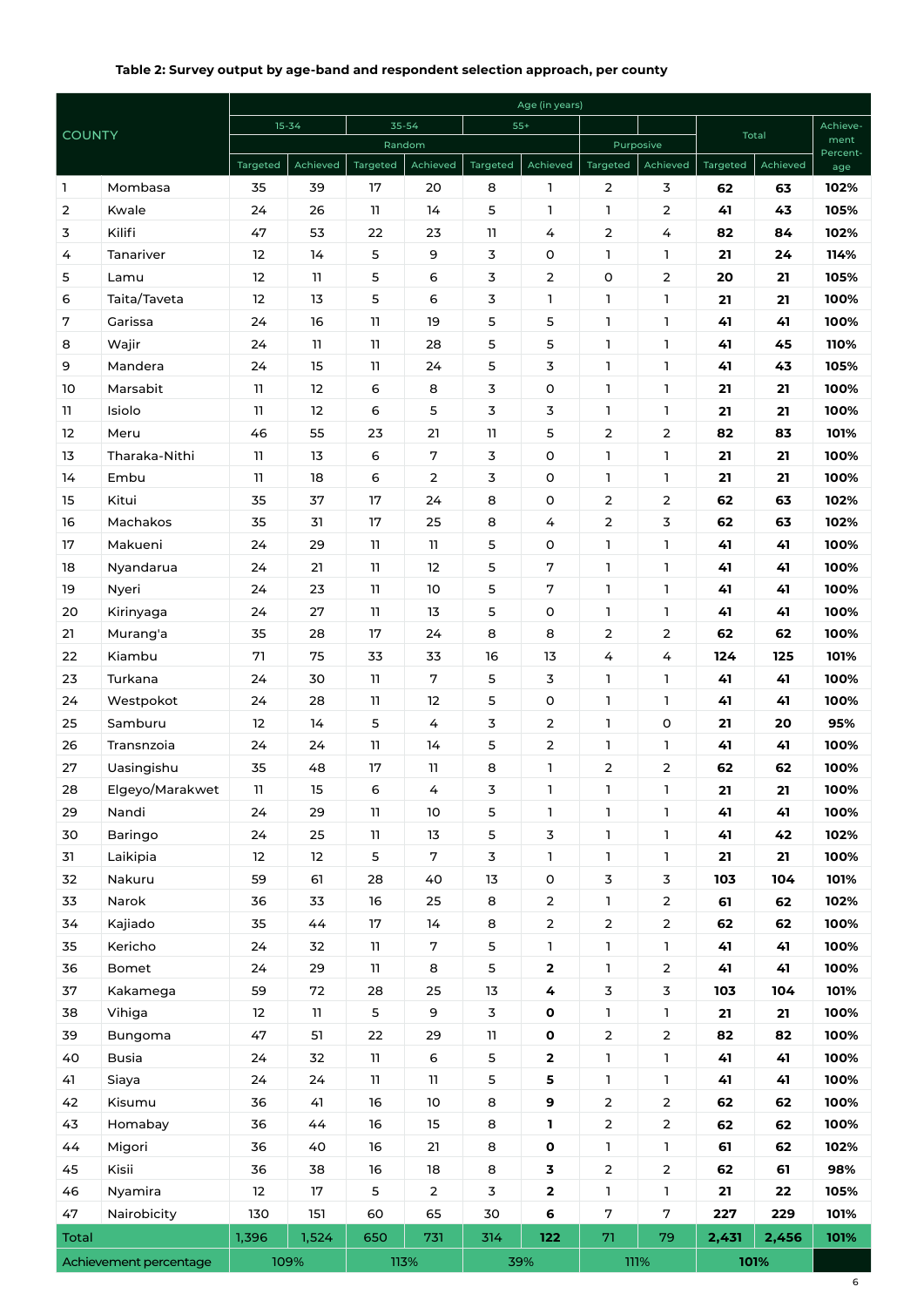#### **Data Weighting**

We weighted the survey data by age, gender, and location at the County level, and only for the randomly selected cases.

To compute the output weight for a given case, we employed a two-step protocol where we first calculated the probability of selection for the case in the survey, and then computed the applicable weight. The procedure for the two-step approach was as follows:

#### i. **Determining the probability of selection:**

en and the state of the state of the state of the state of the state of the state of the state of the state of

Probability of selection (p $_{\rm c}$ ) by a given variable (e.g., age)

output value (vo) / total target population (N) by the given variable,

i.e.,  $pc = v_0 / N$ 

For multiple variables, e.g., age, gender and location,

the probability of selection by multiple variables,  $p_m$ 

product of the probability of selection by each of the variables

(probability of selection by age,  $p_a$ ) x (probability of selection by gender,  $p_q$ ) x (probability of selection by location,  ${\sf p}_{_\|}$ )

i.e.,  $\mathbf{p}_m = \mathbf{p}_a \times \mathbf{p}_a \times \mathbf{p}_1$ 

=

=

#### ii. **Determining the composite survey weight**

We obtained the survey weight (ws) of a given case by age, gender and location, by taking the inverse of the applicable pm above, i.e.,

**ws = 1/pm**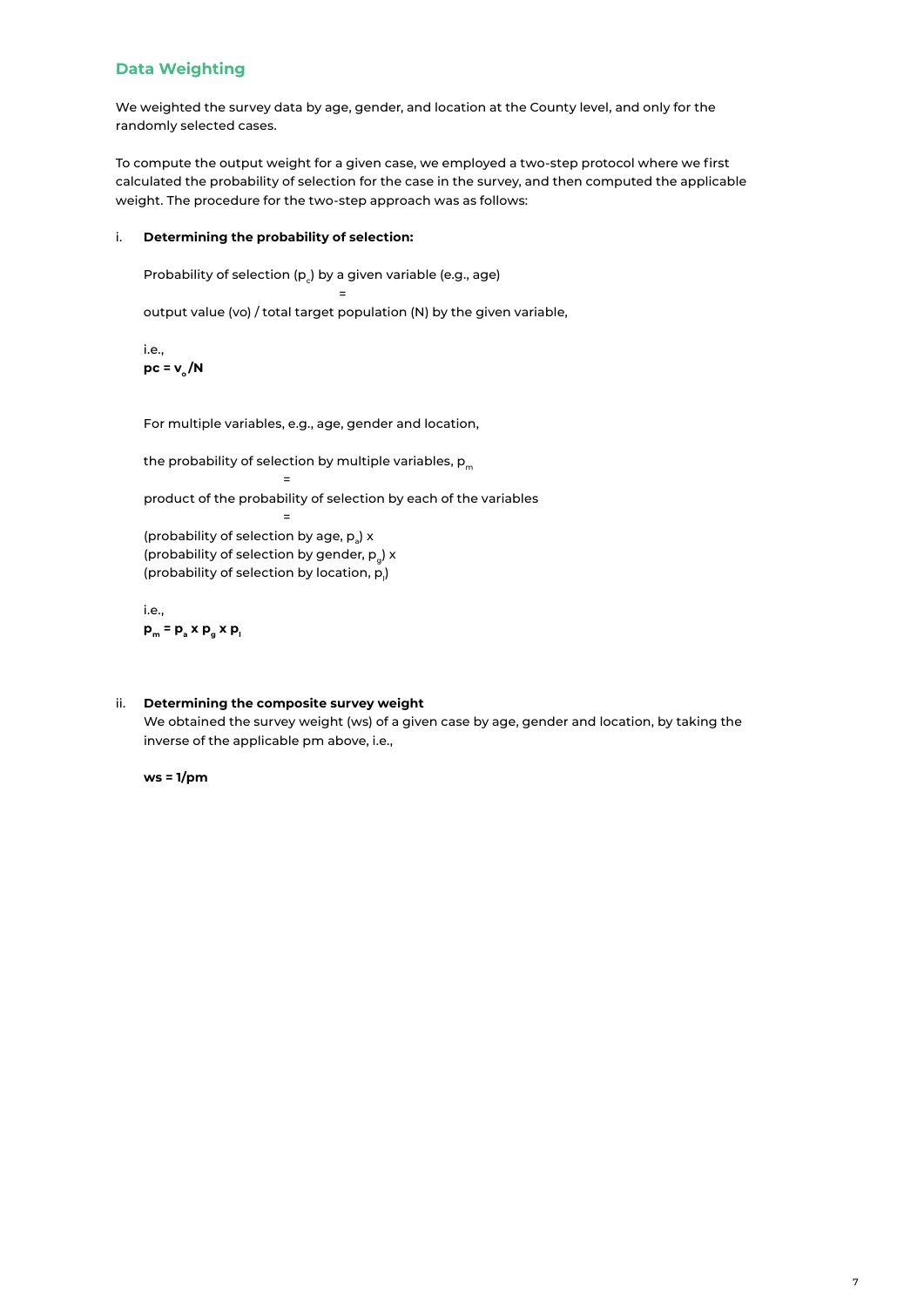## **2. HUMAN CENTRED DESIGN (HCD) RESEARCH METHODOLOGY**

Human centred design (HCD) research uses a combination of design and qualitative research methods with an aim to deeply understand users: their underlying needs, motivations, behaviours and aspirations.

Given the unprecedented COVID-19 pandemic, we leveraged our experience with remote HCD research methods. In the past, we have supplemented in-person research with remote methods when travel was not feasible, or the project context and budget did not allow for in-person research. Over the past few months, we have codified and refined toolkits for remote research and design and iterated our approach over multiple projects. Remote human-centred design (HCD) research is in many ways similar to standard HCD. It relies on the same foundational philosophy of human centricity, is highly participatory and oriented towards co-creation, and is deeply interpersonal. The biggest difference is the medium of interaction.

For those we could not interview physically by going to their communities, homes, and businesses, we joined them remotely, through audio and visual connections. We created a remote HCD toolkit to enable teams to conduct research and design without being physically present with research participants. Our toolkit covers all HCD methods that are applied in a project (conducting research, testing concepts and prototypes, synthesizing outcomes, co-creating with teams). It draws on best practices from in-person HCD research, while recognizing the technical and behavioural constraints and opportunities that come with

For this engagement, we leveraged HCD research to inform the survey questionnaire – before the survey started, to refine the survey question framings, and its answer options. HCD research also helped uncover a few new research areas not part of the survey questionnaire and helped frame additional survey questions. We further conducted a second round of HCD interviews after the first phase of survey analysis was completed to strengthen and deepen the survey insights by providing the "why" and "how" behind it at a smaller scale. We used HCD research to identify and fill in gaps in interpreting some of the survey data, such as highlighting the nuances around people's sentiment towards digital usage.

This study by no means claims to be exhaustive in capturing all of the people's challenges and experiences with digital services in Kenya. However, it did strengthen and deepen our survey-based understanding of the 'State of the Digital Economy', as experienced by its everyday users. These efforts enabled us to better understand the human stories behind the data and uncover further areas for research.

We interviewed 27 pre-recruited individuals across the 3 counties including Nairobi, Makueni and Kiambu and from diverse geographic and demographic backgrounds as well as a variety of digital usage levels and experiences. While the sample size in our study is small by design, its strength lies in tracing common themes and patterns across a diverse range of digital users. were able to listen deeply to the everyday experiences of these diverse people with digital usage.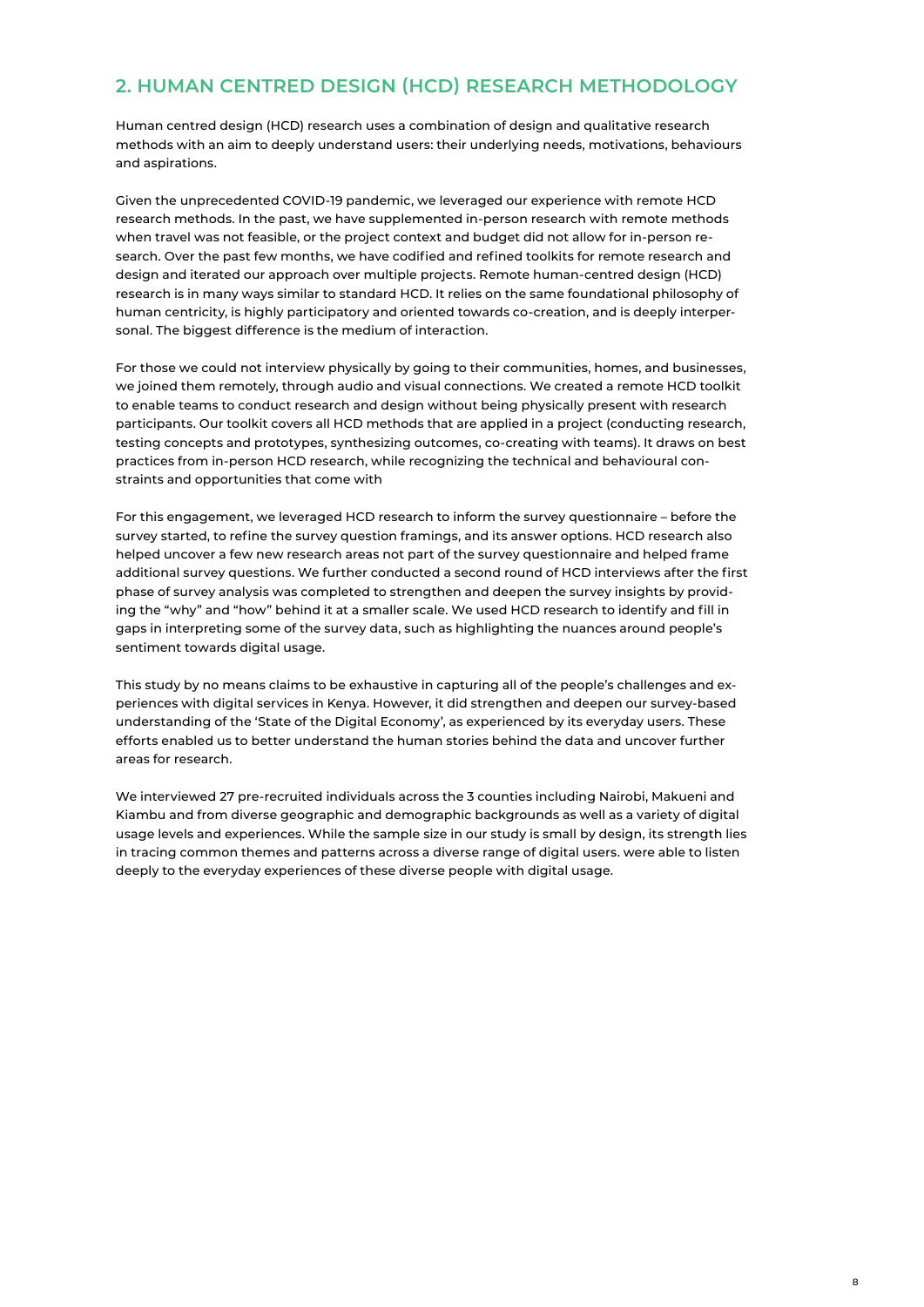### **3. ANALYSIS**

We followed a hypothesis-led, statistically rigorous, and reproducible approach towards analysing the data. Initial hypotheses - based on expert interviews and secondary research - were iterated upon, refined, and tested. While doing so, we strived to achieve rigor and transparency, performing comprehensive quality checks, using commonly accepted statistical tools, and publishing our assumptions and business rules in an open source manner.

#### **Segmenting users of digital services**

In an effort to build a deeper and nuanced understanding of the digital divide, we have used a PAM cluster algorithm to find four distinct groups of Kenyans and organised them based on what digital services they currently use. We have found one group of **non-users** who don't use any of the digital service use cases studied, and three groups of digital services users that include different clusters of use cases. Users of **basic** digital services use only basic mobile money services including sending and receiving payments or mobile phone airtime top-ups. Users of **intermediate** digital services use one or more of services including social media, digital communication tools, digital entertainment, and digital financial services using mobile money. Users of **advanced** digital services use one or more services that support knowledge building, social services, and livelihoods—e.g., information / news, e-commerce, e-governance, digital education, digital health, business support, upskilling / job search, or agricultural support.

While we have defined the segments as users of basic, intermediate, or advanced services, we do not mean to suggest that this is the only way to cluster usage patterns across the broader digital economy, or that there is a continuum of use across these services. Our segmentation is rather a reflection of the observation that the use of more advanced digital services may require greater resources and/or know-how—and therefore that people from more vulnerable socio-economic demographics may face more and deeper structural challenges to the use of these services. Understanding differences and similarities in how these segments perceive and engage with a range of digital services can help us distil the specific challenges users face and identify what it will take to bridge the digital divide.